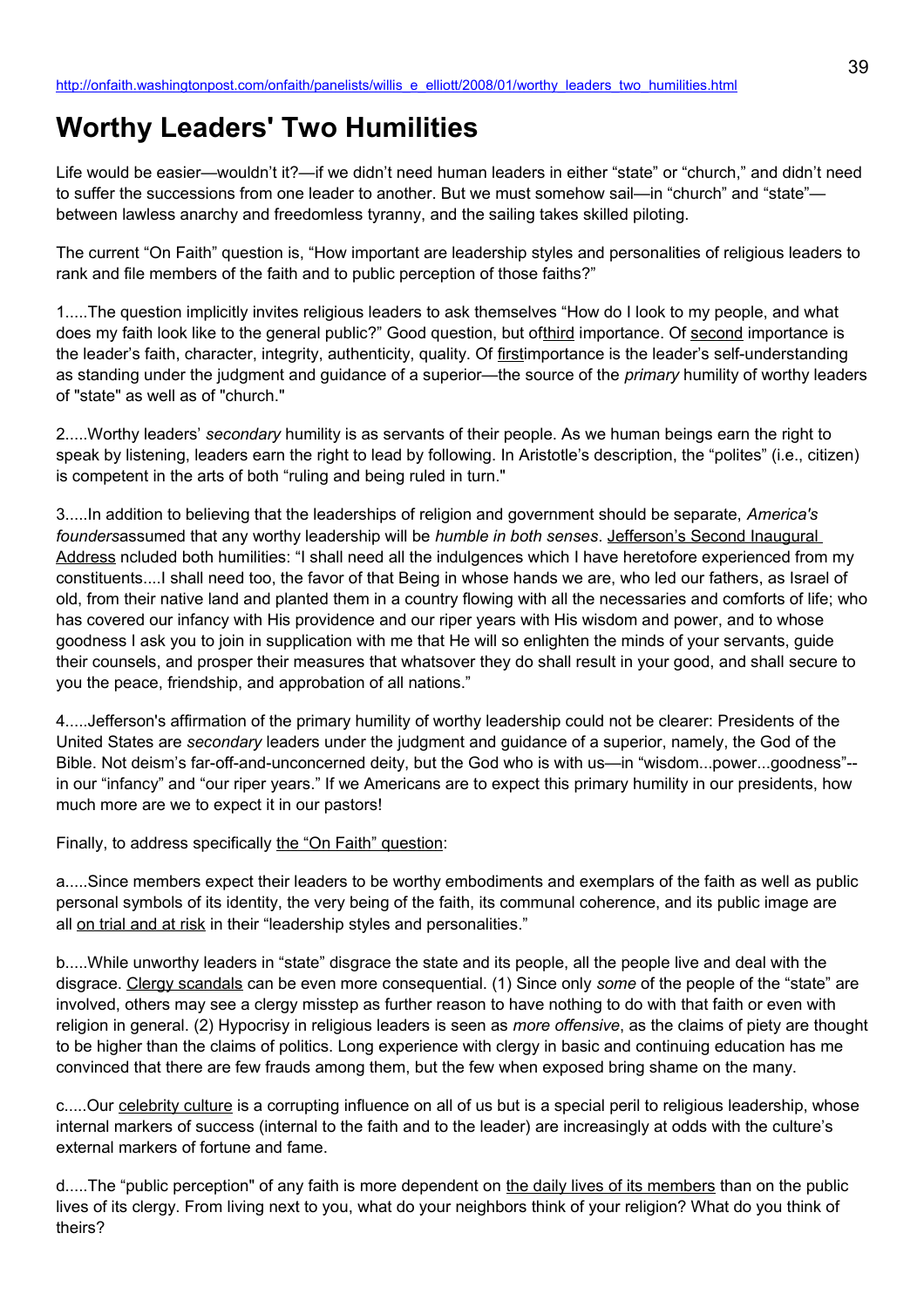**Comments Please report offensive comments below.**

If you have something interesting to say, I think it is worth it. To be honest, since I have been posting here, my thoughts are a little clearer, and over all, I think I feel a little better about things. If you have even a touch of nonstandard free-thinking in your heart, then it is going to be harder for you anywhere that you go, because you do not go along with the crowd.

86

 $\mathbf{b}$ 

Theologians are the "smart" people who tell everyone else what to believe. But if you have any curiosity at all, you are entitled to think it through, yourself.

**POSTED BY: DANIEL IN THE LION'S DEN | FEBRUARY 1, 2008 1:55 PM [REPORT OFFENSIVE COMMENT](mailto:blogs@washingtonpost.com?subject=On%20Faith%20Panelists%20Blog%20%20%7C%20%20Daniel%20in%20the%20Lion)**

Daniel...

You can suggest questions...not that they will listen to you. At the bottom of the main page is a link for David Waters...contact him.

I am starting to wonder if it is worth while being a part of this forum, if you are non Christian or a branch off of it?

terra

**POSTED BY: TERRA GAZELLE | FEBRUARY 1, 2008 1:24 PM [REPORT OFFENSIVE COMMENT](mailto:blogs@washingtonpost.com?subject=On%20Faith%20Panelists%20Blog%20%20%7C%20%20Terra%20Gazelle%20%20%7C%20%20Worthy%20Leaders)**

This essay was ok. This was a poorly formed question. I was not familiar with the 2 leaders named in the question. I think this question would be hard to answer. I wonder how they get the questions? I wish they would be a little better.

**POSTED BY: DANIEL IN THE LION'S DEN | FEBRUARY 1, 2008 11:43 AM [REPORT OFFENSIVE COMMENT](mailto:blogs@washingtonpost.com?subject=On%20Faith%20Panelists%20Blog%20%20%7C%20%20Daniel%20in%20the%20Lion)**

TO WHOM IT MAY CONCERN

DZ

WHO has "an awfully muddy view of our own history"? I quoted you Jefferson (from his Second Inaugural Address), & you call it "nonsense"! Then you go on to talk about views held by immature Jefferson during his romantic period of fascination with the French philosophs before the disastrous French Revolution! I do, however, have some mercy for you. In almost all his spare time, throughout his life, Jefferson was writing whatever came into his head. Result: Anybody can, in Jefferson's paper-legacy, happily find confirmation for almost any opinion.

# PARKER

Thank you. I am in full agreement with you if you are not claiming that some of America's founders "didn't have or know of the Bible." Clearly, they all did. But I think you mean that America has subsequently been "enriched" by some who "didn't have or know of the Bible." That is true.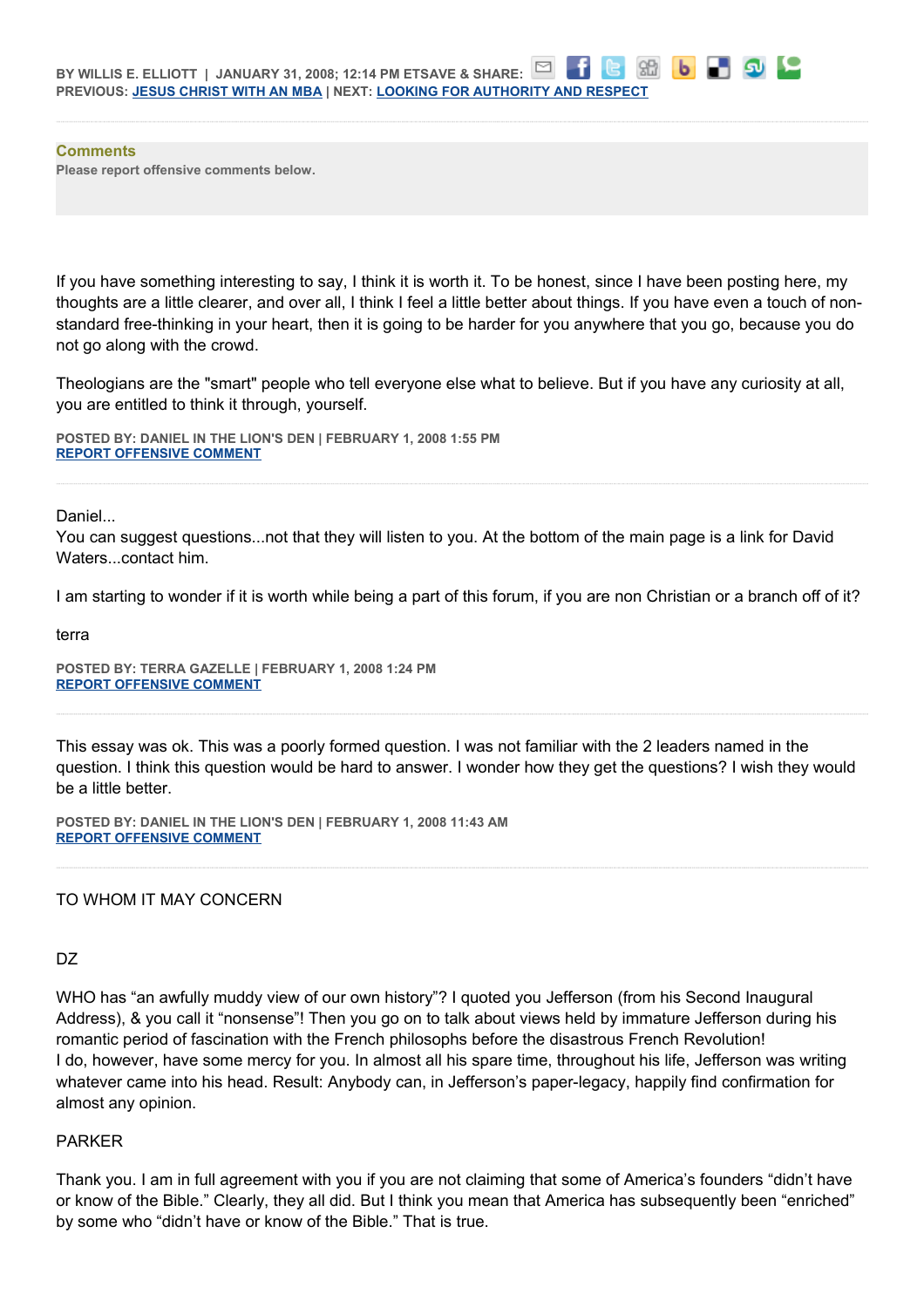But then you speak of "many other sources of inspired truths besides scripture that undergird the bedrock foundations of our...nation." I can accept this: "In the bedrock foundations of our nation, alongside scripture, are some inspired truths from the European and British Enlightenments." (Some would add a few political ideas from the Iroquois Confederacy, but I think those were used by some—including Franklin—for confirmation of conclusions drawn from the Bible & the Greeks & Romans.) But (with the possible Iroquois exception), none of the Enlightenment figures influencing our founders in that bedrock were biblically ignorant.

My shorthand for "the American mind" of our founders is "Bible+Enlightenment." And with you I celebrate all who have ever enriched, & all who continue to enrich, our pluralist America "under [the one] God."

**POSTED BY: WILLIS E. ELLIOTT | JANUARY 31, 2008 4:50 PM [REPORT OFFENSIVE COMMENT](mailto:blogs@washingtonpost.com?subject=On%20Faith%20Panelists%20Blog%20%20%7C%20%20Willis%20E.%20Elliott%20%20%7C%20%20Worthy%20Leaders)**

# Pt. 3

The error seems not sufficiently eradicated, that the operations of the mind, as well as the acts of the body, are subject to the coercion of the laws. But our rulers can have authority over such natural rights only as we have submitted to them. The rights of conscience we never submitted, we could not submit. We are answerable for them to our God. The legitimate powers of government extend to such acts only as are injurious to others. But it does me no injury for my neighbour to say there are twenty gods, or no god. It neither picks my pocket nor breaks my leg. If it be said, his testimony in a court of justice cannot be relied on, reject it then, and be the stigma on him. Constraint may make him worse by making him a hypocrite, but it will never make him a truer man. It may fix him obstinately in his errors, but will not cure them. Reason and free enquiry are the only effectual agents against error. Give a loose to them, they will support the true religion, by bringing every false one to their tribunal, to the test of their investigation. They are the natural enemies of error, and of error only. Had not the Roman government permitted free enquiry, Christianity could never have been introduced. Had not free enquiry been indulged, at the aera of the reformation, the corruptions of Christianity could not have been purged away. If it be restrained now, the present corruptions will be protected, and new ones encouraged. Was the government to prescribe to us our medicine and diet, our bodies would be in such keeping as our souls are now. Thus in France the emetic was once forbidden as a medicine, and the potatoe as an article of food. Government is just as infallible too when it fixes systems in physics. Galileo was sent to the inquisition for affirming that the earth was a sphere: the government had declared it to be as flat as a trencher, and Galileo was obliged to abjure his error. This error however at length prevailed, the earth became a globe, and Descartes declared it was whirled round its axis by a vortex. The government in which he lived was wise enough to see that this was no question of civil jurisdiction, or we should all have been involved by authority in vortices. In fact, the vortices have been exploded, and the Newtonian principle of gravitation is now more firmly established, on the basis of reason, than it would be were the government to step in, and to make it an article of necessary faith. Reason and experiment have been indulged, and error has fled before them. It is error alone which needs the support of government. Truth can stand by itself. Subject opinion to coercion: whom will you make your inquisitors? Fallible men; men governed by bad passions, by private as well as public reasons. And why subject it to coercion? To produce uniformity. But is uniformity of opinion desireable? No more than of face and stature. Introduce the bed of Procrustes then, and as there is danger that the large men may beat the small, make us all of a size, by lopping the former and stretching the latter. Difference of opinion is advantageous in religion. The several sects perform the office of a Censor morum over each other. Is uniformity attainable? Millions of innocent men, women, and children, since the introduction of Christianity, have been burnt, tortured, fined, imprisoned; yet we have not advanced one inch towards uniformity. What has been the effect of coercion? To make one half the world fools, and the other half hypocrites. To support roguery and error all over the earth. Let us reflect that it is inhabited by a thousand millions of people. That these profess probably a thousand different systems of religion. That ours is but one of that thousand. That if there be but one right, and ours that one, we should wish to see the 999 wandering sects gathered into the fold of truth. But against such a majority we cannot effect this by force. Reason and persuasion are the only practicable instruments. To make way for these, free enquiry must be indulged; and how can we wish others to indulge it while we refuse it ourselves. But every state, says an inquisitor, has established some religion. No two, say I, have established the same. Is this a proof of the infallibility of establishments? Our sister states of Pennsylvania and New York, however, have long subsisted without any establishment at all. The experiment was new and doubtful when they made it. It has answered beyond conception. They flourish infinitely. Religion is well supported; of various kinds, indeed, but all good enough; all sufficient to preserve peace and order: or if a sect arises, whose tenets would subvert morals, good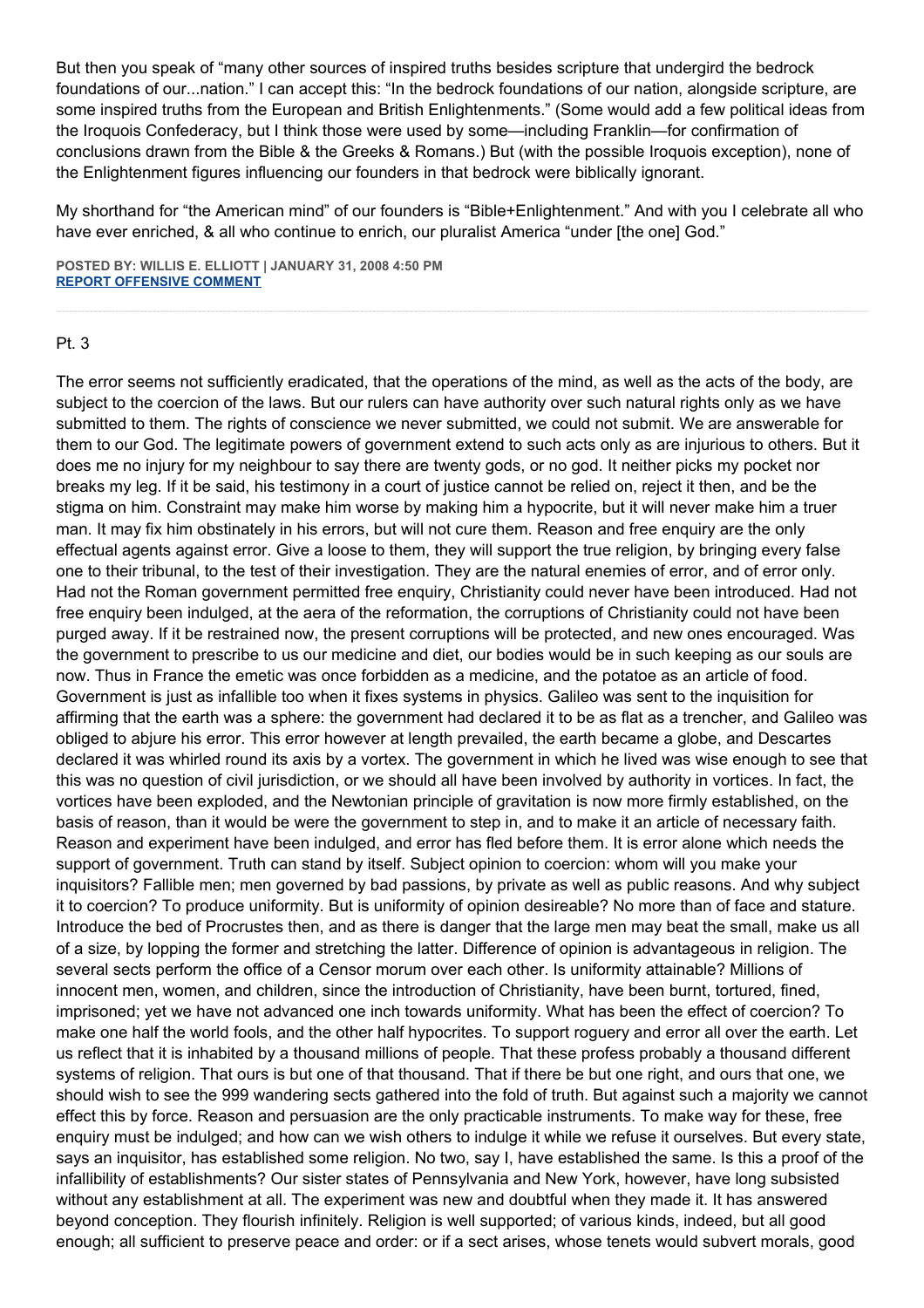sense has fair play, and reasons and laughs it out of doors, without suffering the state to be troubled with it. They do not hang more malefactors than we do. They are not more disturbed with religious dissensions. On the contrary, their harmony is unparalleled, and can be ascribed to nothing but their unbounded tolerance, because there is no other circumstance in which they differ from every nation on earth. They have made the happy discovery, that the way to silence religious disputes, is to take no notice of them. Let us too give this experiment fair play, and get rid, while we may, of those tyrannical laws. It is true, we are as yet secured against them by the spirit of the times. I doubt whether the people of this country would suffer an execution for heresy, or a three years imprisonment for not comprehending the mysteries of the Trinity. But is the spirit of the people an infallible, a permanent reliance? Is it government? Is this the kind of protection we receive in return for the rights we give up? Besides, the spirit of the times may alter, will alter. Our rulers will become corrupt, our people careless. A single zealot may commence persecutor, and better men be his victims. It can never be too often repeated, that the time for fixing every essential right on a legal basis is while our rulers are honest, and ourselves united. From the conclusion of this war we shall be going down hill. It will not then be necessary to resort every moment to the people for support. They will be forgotten, therefore, and their rights disregarded. They will forget themselves, but in the sole faculty of making money, and will never think of uniting to effect a due respect for their rights. The shackles, therefore, which shall not be knocked off at the conclusion of this war, will remain on us long, will be made heavier and heavier, till our rights shall revive or expire in a convulsion.

**POSTED BY: TERRA GAZELLE | JANUARY 31, 2008 4:09 PM [REPORT OFFENSIVE COMMENT](mailto:blogs@washingtonpost.com?subject=On%20Faith%20Panelists%20Blog%20%20%7C%20%20Terra%20Gazelle%20%20%7C%20%20Worthy%20Leaders)**

# pt.2

The present state of our laws on the subject of religion is this. The convention of May 1776, in their declaration of rights, declared it to be a truth, and a natural right, that the exercise of religion should be free; but when they proceeded to form on that declaration the ordinance of government, instead of taking up every principle declared in the bill of rights, and guarding it by legislative sanction, they passed over that which asserted our religious rights, leaving them as they found them. The same convention, however, when they met as a member of the general assembly in October 1776, repealed all acts of parliament which had rendered criminal the maintaining any opinions in matters of religion, the forbearing to repair to church, and the exercising any mode of worship; and suspended the laws giving salaries to the clergy, which suspension was made perpetual in October 1779. Statutory oppressions in religion being thus wiped away, we remain at present under those only imposed by the common law, or by our own acts of assembly. At the common law, heresy was a capital offence, punishable by burning. Its definition was left to the ecclesiastical judges, before whom the conviction was, till the statute of the 1 El. c. 1. circumscribed it, by declaring, that nothing should be deemed heresy, but what had been so determined by authority of the canonical scriptures, or by one of the four first general councils, or by some other council having for the grounds of their declaration the express and plain words of the scriptures. Heresy, thus circumscribed, being an offence at the common law, our act of assembly of October 1777, c. 17. gives cognizance of it to the general court, by declaring, that the jurisdiction of that court shall be general in all matters at the common law. The execution is by the writ De haeretico comburendo. By our own act of assembly of 1705, c. 30, if a person brought up in the Christian religion denies the being of a God, or the Trinity, or asserts there are more Gods than one, or denies the Christian religion to be true, or the scriptures to be of divine authority, he is punishable on the first offence by incapacity to hold any office or employment ecclesiastical, civil, or military; on the second by disability to sue, to take any gift or legacy, to be guardian, executor, or administrator, and by three years imprisonment, without bail. A father's right to the custody of his own children being founded in law on his right of guardianship, this being taken away, they may of course be severed from him, and put, by the authority of a court, into more orthodox hands. This is a summary view of that religious slavery, under which a people have been willing to remain, who have lavished their lives and fortunes for the establishment of their civil freedom.

**POSTED BY: TERRA GAZELLE | JANUARY 31, 2008 4:07 PM [REPORT OFFENSIVE COMMENT](mailto:blogs@washingtonpost.com?subject=On%20Faith%20Panelists%20Blog%20%20%7C%20%20Terra%20Gazelle%20%20%7C%20%20Worthy%20Leaders)**